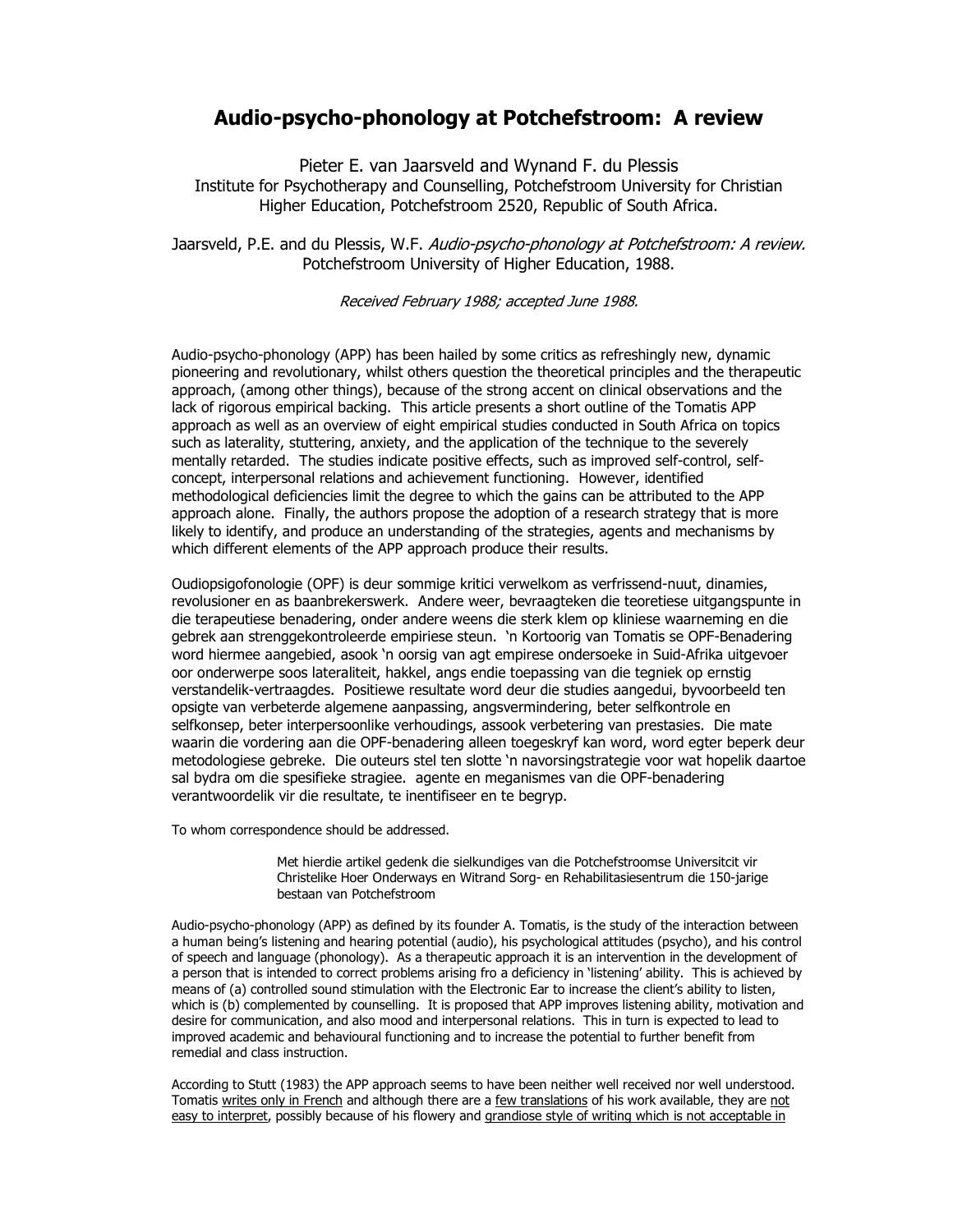scientific literature. While the ideas of Tomatis are essentially based on neurophysiology and do not seem to follow any of the modern psychological theories, many of his formulations reflect a strong psychodynamic orientation, for example, the psychodynamic interaction between parent and child and the role of fixation in disorders of childhood. Some traces of learning and existential theory are also evident, for example, Tomatis advocates the conditioning of the middle ear muscles, but also urges his patients to take full responsibility and live and authentic self-transcendant life. Understanding of what Tomatis tries to convey is further confounded by criticism that he seems to promise too much. APP is claimed to be useful in cases of stuttering, delayed language development, difficult second language learning, dyslexia, autism, neurosis, depression, and epilepsy. The evidence, according to Stutt (1983), is usually clinical rather than experimental. It may however, be argued that Tomatis's clinical deduction, which were eventually incorporated into a holistic theory of human development, would have been impossible without his large scale experiments on occupational deafness, as well as his ingeniously designed laboratory experiments. What cannot be opposed is criticism that most investigations of the therapeutic effectiveness of APP have not been carried out on a large enough scale, with all the proper precautions and control, to make the findings scientifically convincing.

The purpose of this article is to review research on APP carried out in South Africa. First, however, an introduction to the basic premises of APP seems appropriate. In conclusion, identified methodological shortcomings in the research reviewed are used to recommend methodological strategies for further research.

# Basic premises of APP.

Observing that hearing defects are always accompanied by some vocal deficiencies, Tomatis ascertained experimentally that the frequencies not perceived by the ear are those which are absent and form the vocal spectrum of the patient. This finding led to the formulation of his law. The voice contains only what the ear can hear (Tomatis, 1956: 1978. p. 57.) Husson and Grasse (1957), who verified this law, called it the Tomatis Effect. (Husson & Mouonguet,1957). By using a low-pass filter, Tomatis observed that culminating the subject's capacity to perceive auditory stimuli above 2000Hz led to a deterioration of the voice. It lost timbre and in addition the subject become more susceptible to fatigue. A next logical step in his exploration was to determine whether the electronic restoration of impaired frequencies in a person with hearing loss would restore the capacity to vocalize those frequencies. For example, through spectral analysis of the voices of famous singers, it was possible to define what he called 'the musical ear', which is characterized by its ability to perceive the entire sound spectrum with speed and recision (Tomatis, 1953: 1963: Madaule, 1972. Audiometrically, the musical ear can be described by an ascendant audiogram to frequencies of 3000 to 4000 Hz with stabilization at this level and a slight drop towards the highest frequencies. By electronically providing subjects with the characteristics of the 'musical ear', he assumed that he would enable them to emit sounds of the same quality. This led to the postulation of a second law. If a defective ear is enabled to regain the capability of hearing the lost or impaired frequencies, these are instantly and unconsciously restored in the vocal emission. The apparatus which Tomatis developed, the Electronic Ear, made auditory self-conditioning possible. According to Tomatis, during this process of conditioning the functioning of the auditory faculty is transformed from a mode of passive accommodation to a mode of active participation in the listening process.

This gave rise to his third law: auditory stimulation, maintained for a determined period modifies the selflistening faculty of the subject, and consequently, his phonation.

It became clear to Tomatis that eh hearing function as the initiator of phonation, not only perceives the pressure of sound waves, but also analyses the incoming stimuli on diverse dimensions: it discerns the loudness, pitch, timbre, and rhythm of the voice. But in man, the ear functions selectively; the auditory input is not accepted at its face value alone. Tomatis (1987) therefore emphasizes three overlapping actions in the optimal hearing process. The purely sensory act of hearing, secondly listening which implies and underlying effort of will, and finally intergration. However, all three actions are not necessarily utilized in the hearing process. The child can *hear* without *listening*, or *listen* but not *integrate*. Listening denotes the intergration of sensation into perceptions, that is, the assignment of meanings to the previously raw and undefined sensory experiences. It involves the development of concepts or ideas about the sensory experiences. Listening thus defined as the process of hearing with attention, devotion, with concentration and intergration, necessitates a mobilization of the awareness of the self, and is to Tomatis, indispensable for achieving humanness. But is seems to him that sensory emotional stimuli must exceed a certain threshold to reach the locus where stimuli are perceived.

The key to this process of listening, according to Tomatis, is motivation, a desire to communicate. It is the desire to bond and form a relationship with the mother that serves as the incentive of assigning meaning to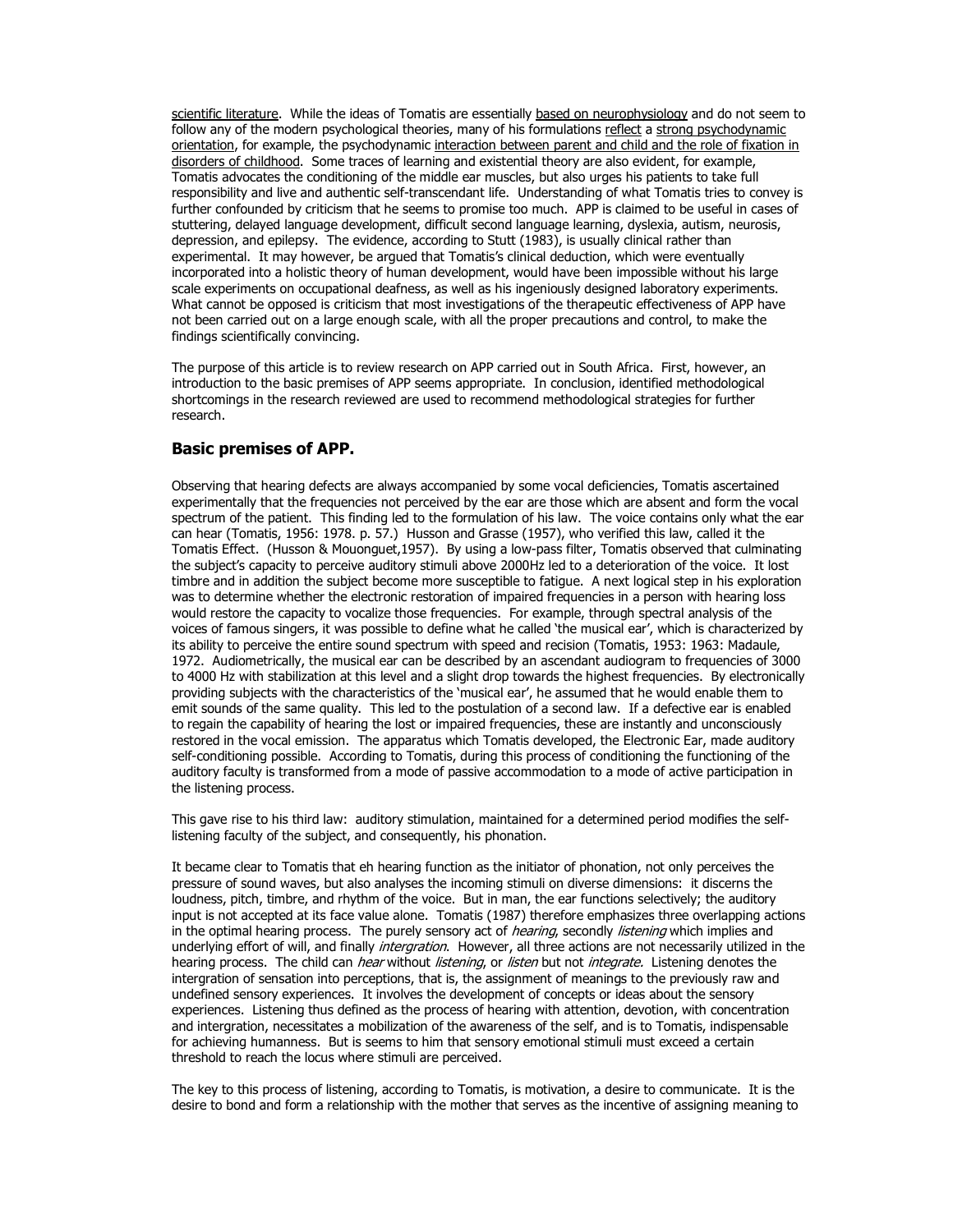the raw and undefined sensory experience of hearing. This process originates, according to Tomatis (1972, 1974), in utero. That is, prenatally. It is possible for the foetus to form an awareness of the mother through sound – the rhythmic heartbeat, the calming effect of the mother's breathing, but most important, through vocal sound. The affective components of the mothers' voice seem especially important, it may be warm and melodious conveying acceptance, or harsh with an absence of warmth during emotional upsets. The foetus thus hears the voice of the mother and extracts the emotional content from it. Tomatis refers to the intense maternal feelings woman experiences during pregnancy to explain the origin of the bonding process between mother and child which will ultimately provide the incentive for listening and verbal communication.

Ormerod (1960), Johansson, Wederberg & Westin (1964), Grosser and Ortman (1966) and Clauser (1971), are a few who confirm Tomatis's assumption of very early functioning of the ear during the prenatal period. Also, Salk's experiments which underlined the effect of the mother's heartbeat on the foetus, serve as a well documented indication of prenatal rhythmic-acoustic engravement (Salk 1962). Prenatal stato-acoustic engravements seem to be not only possible, but may be significant for postnatal learning. This knowledge led to the utilization of 'filtered sounds'. The term 'filtered sounds' refers to sounds which have been sent through electronic filters so that they will sound as though they are being heard through a liquid barrier – as they would be in the womb, for example. This process recreates the prenatal environment (Tomatis 1978 p.145). The application of a filtered mother's voice as part of the therapeutic programme was the result of his research on prenatal hearing. It seems to be a unique and original APP-technique, found in no other therapy. Its aim is to dispel anxiety and to establish feelings of security because anxiety naturally comes to be associated with the threat of abandonment or separation from the mother. Because the child's listening function creates a desire to communicate and to bond relationships, interference with this function at different developmental stages may result in different psychopathological outcomes. At the physilolgical level the child's problem manifests itself in a relaxation of the ear drum, and this state of flaccidity considerably impedes the passage of sound. I f the middle ear muscles are subjected to this non-activated state for too long, a lack of the necessary tympanic tension will prevent the ear from analysing sound correctly.

Amongst others, Lenneberg (1967) has advanced the hypothesis that the capacity for language acquisition is intimately related to man's peculiar maturational history and the unique degree of neurological lateralization of function. Auditory lateralization from a core element in Tomatis's theory. A preferential ear develops during the process of lateralization, designated to execute the more special listening and precise speech control functions. This he called the *leading ear* which should always be the right ear. According to the APP approach, auditory training by means of Electronic Ear implies that the middle ear muscles may be conditioned to a state of adaptation to the sound environment. APP claims that the subject thus regains the ability to perceive sound without distortion, as well as the capacity to analyse sound more precisely. Basically the Electronic Ear consists of amplifiers, filters, and electronic gate. Various kinds of auditory stimulation (e.g. music filtered with a high pass filter at 8000 Hz, filtered speech of the child's mother. Gregorian chants, speech, etc.) are transmitted by a tape recorder through the Electronic Ear to the subject in such a way that different parameters may be controlled. Conditioning of the middle ear muscles is achieved by the alternation of the passage of sound stimuli from a low pass filter assuring the relaxation of the muscles, and from a high pass filter which, according to this view, contracts the middle ear muscles. The alternation from one channel to another is automatically controlled. Simultaneously there is a progressive reduction of intensity to the left ear. The assumption is that this will ultimately force the right ear to become the leading ear (Ban Jaarsveld, 1974; Madaule, 1976). The right ear is assumed to provide the must direct route to the speech area in the left hemisphere.

APP advocates the notion that auditory training enhances communication, first by auditory simulation of filtered mother's voice. This is followed by a programme of auditory training with the aid of filtered music. The aim of this phase is to increase the subject's ability to perceive sound without distortion and to analyse it more precisely. This is followed by a programme of audiovocal conditioning. Counselling with the client is necessary to ensure optimum progress during the auditory re-education programme. From this overview it is clear that APP can be characterized as pioneering, dynamic and revolutionary. The cautious and sceptical reception of APP is therefore understandable. On the other hand, there seems to be some additional support in the literature for certain premises of this method.

On the basis of various studies (Kostelijk, 1950; Moller, 1972; Reger, 1960; Wersāll, 1958) it has been established that, upon contraction of the tympanic muscles in the middle ear, the physical properties of the conduction system of the middle ear changes: a reduction in the sensitivity for low-frequency tones and an improved perceptiveness for tones above 1000 Hz give rise to an ascending audiometric curve, which according to Tomatis's definition of the "musical ear", is the graphic representation of a well-adapted ear. But auditory re-education also finds support in the *accommodation theory* which regards the contractile action of the tympanic muscles as a mechanism designed to adjust the sound-conducting apparatus to the best possible absorption of sound energy. This theory originated by analogy with the process of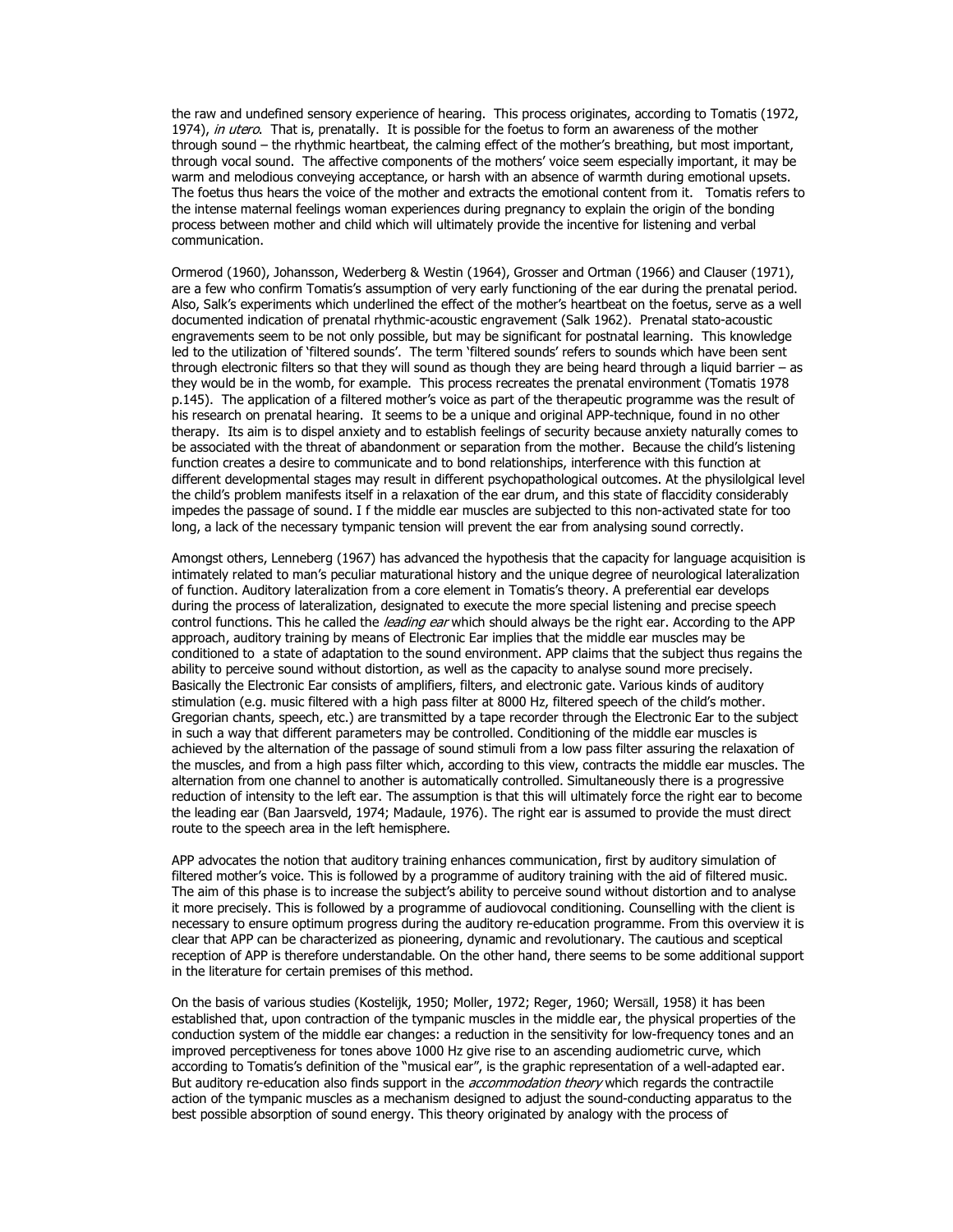accommodation in the eye, presupposing that the individual, by an dffort of will, or unconsciously, selects and follows certain wounds. The theory assumes co-operation between the two tympanic muscles in such a manner that they should be able to bring about a fine adjustment in the ossicular chain of the middle ear (Jerger, 1963). It therefore seems that Tomatis's arguments with reference to "auditory re-education" deserve more than just sceptical attention. Research studies may provide more clarity.

# Research studies

In his critical review of studies conducted in Canada with respect to the APP approach to the treatment of learning disabilities and dyslexia, Stutt (1983, p.1) emphasizes that the APP approach seems to produce benefits beyond what could be expected by maturation or remedial education alone. The benefit mentioned by Stutt refer to a significant increase in : I.Q. (Bilmor,1982; Rourke & Russel, 1982); reading skills (Gilmor, 1982; Rourke & Russel , 1982) perceptual processing (Roy,1980b); academic skills (Roy, 1980b); specific auditory processing skills (Gilmor, 1982); general adjustment (Gilmor, 1982; Rourke &Russel, 1982); improvement in communication skills and a greater ability to verbally express thoughts and feelings (Gilmor, 1982; Roy, 1980b;Wilson, Iavociello, Metlay, Risucci, Rosati & Palmaccio, 1982). The evidence indicates, according to Stutt, that something of value is happening to most children who underg this treatments programme. And thus "it would seem that cautious acceptance is an appropriates stance" (Stutt, 1983, p.15).

The research studies conducted in South Africa were all done in collaboration with the APP centre at Potchefstroom University. The studies on laterality were designed to investigate certain premises and techniques of APP, while studies on stuttering, anxiety, depression, and the application of the technique to the severely mentally retarded are outcome studies. The results of these studies indicate positive effects. However, it is questionable whether the increasingly complex criteria for satisfactory outcome research have been adequately met by the experimental designs of these studies. Rachman and Wilson (1980) point out that there are many unidentified variables in almost all forms of treatment, which appear to have a positive influence on the outcome of therapy. This built-in over-estimation makes it difficult to isolate the specific contribution made by any therapeutic technique. These are critical issues to consider when evaluating the outcome effect of the APP approach.

#### Studies on laterality

In her study Van Wyk (1974) tested the APP hypothesis that more stutterers than normal speakers failed to develop right ear dominance (the "directive ear", or the main controlling ear in the speech-hearing feedback circuit, according to Tomatis). Accordingly she investigated auditory dominance in a group of 20 stutterers and a group of 20 normal speakers by means of two different techniques: the dichotic stimulation technique of Kinura (using digits), and the audiolaterometric investigation method of Tomatis.

The result indicated that with the dichotic stimulation technique no significant differences could be found in the auditory dominance of the normal speakers and the stutterers. The audiolaterometric results, however, yielded significant differences between the two groups; stutterers showed a significantly greater left ear dominance, or non-specific ear preference, while a significantly greater number of fluent speakers showed a significantly greater right ear dominance. Van Wyk speculated that the two technique measured different aspects of auditory laterality.

Although Van Wyk took various precautions to control contaminating effects, the small sample sizes and the use of solicited subjects instead of a randomised groups design, necessitates a cautious interpretation of the results. Van Wyk also failed to implement Tomatis's controlling technique of observing the amount of mobility of the left or right facial muscles during the speech act, which provides a further indication of a right or left speech-hearing preference.

Badenhorst (1975) more thoroughly investigated the nature and measurement of auditory laterality, also using the techniques of Kimura and Tomatis. Badenhorst paid special attention to Tomatis's supplementary technique of determining right or left speech-hearing preference by physiognomical observations during the speech act. Badenhorst hypothesized that left-handers form a heterogeneous group, who experience difficulty in realizing their inner potential. The primary aim of the study was thus to determine differences between the Rorschach responses of a group of completely right-lateralized female subjects (age 19-21 years) with a strong right speech-hearing preference and female students of the same age with reasonable general right lateral preference, but with a left speech-hearing preference. The right speech-hearing preference group produced significantly more FC and M responses than the left speech-hearing group. The left speech-hearing group also tended to respond more with FM responses.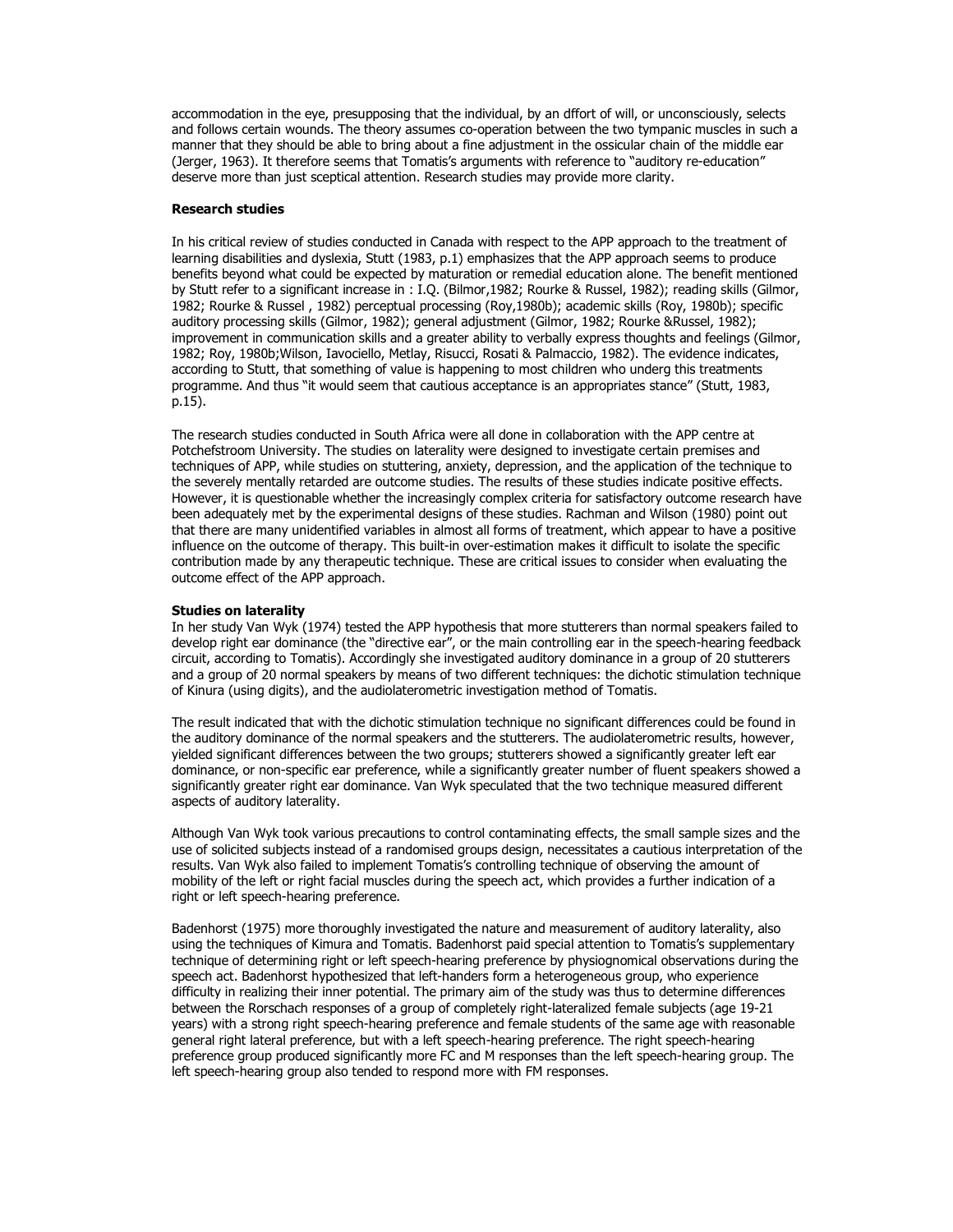Three independent raters concluded that the right speech-hearing subjects displayed a superior capacity to relate spontaneously and appropriately to emotional stimuli. The right speech-hearing subjects also displayed a more extraverted orientation, were more responsive and in control of their emotional responses; were less prone or subject to anxiety, tension, frustration and aggression. These findings were in line with the predictions of the APP theory regarding laterality.

Regarding the secondary aim, the comparison between the two techniques for ascertaining auditory laterality of Tomatis and Kimura, Badenhorst's findings shed more light on the findings of Van Wyk (1974). Badenhorst concluded that "closed selectivity" (i.e. the inability to distinguish between neighbouring frequencies) and audiometric deviations as identified by the Listening Test of Tomatis had to be taken into account when interpreting the results achieved by means of dichotic stimulation.

In conclusion, Badenhorst's results demonstrated a significant relationship between audiometric and audiolaterometric results, confirming the view of Tomatis.

# Studies on stuttering

The only known APP studies on stuttering were carried out by Van Jaarsveld (1973, 1974). During the pioneering years of APP in South Africa, Ban Jaarsevld (1973) devised a follow-up study to determine the long-term effect of auditive training by means of the Electronic Ear on a group of 43 stutterers one year or more after treatment. The ages of the subjects ranged from 14 to 53 years, the average age being 26 years. Questionnaires were also completed by a close family member and a close friend of each subject who were well acquainted with the client's speech behaviour before and after auditive training.

All the clients experienced symptom relief (more fluent speech) after the initial treatment and in the case of 82.5% of the participants, the symptom relief was significant. The results revealed that the adult group improved significant more than the adolescent or the middle-aged group. Although participants reported significant progress after the concentrated APP programme, as compared to long-term speech therapy received previously, only 54% of the participants maintained their good improvement for one year or more after treatment.

Again the methodological restrictions of this study make it difficult to isolate the specific contribution of the therapeutic technique. The complete APP programme was not applied and a comparable control group was not available. Also the use of a questionnaire as the sole instrument of evaluation seems insufficient. On the other hand, the inclusion of informants' ratings appears to provide greater objectivity. Another positive aspect of the study was that the ratings were based on observations of the clients' speech behaviour in "real-life" situations. The second study (Van Jaarsveld, 1974) provide an in-depth analysis of the APP approach to stuttering, the primary aim of the investigation was to study the effect of auditory training on the speech behaviour of adult stutterers. The experimental group consisted of 30 young adults. The results indicated a generally positive outcome:

- (a) The severity of stuttering as measured by the Lanyon SS Scale, was significantly less after auditory training.
- (b) Participants performed significantly better with regard to the number of speech disfluencies in a representative speech and reading sample.
- (c) A significantly faster rate of speech and oral reading was registered at post-treatment.
- (d) The participants/ attitude towards stuttering improved significantly.
- (e) The audiometric results supported Tomatis's observations that stutterers have a relative hearing loss in the frequency range of the speech area especially for the right ear, and that acuity improves after re-education.
- (f) A spectral analysis also supports Tomatis's observations, indicating a significant gain in energy in the vocal output after training.

The general conclusion was that auditory training led to improved hearing and speech. The results of this study would have been more convincing if a comparative outcome study had been possible. The methodological complexities of contracting a comparable non-solicited group of adult stutterers and an acceptable alternative technique that meets all the controls and criteria spelled out by Kazdin (1986), however, seemed unsurmountable at that stage.

### Studies on anxiety and depression

Peché (1975) evaluated the effect of APP on 10 anxious female students, but no control group was used. Clinical observations and test results led Peché to conclude that as a group, the participants developed more social directedness and objectivity regarding their problems. Neurotic and hypochondriac behaviour patterns declined significantly. Peché concludes that it was clear that psychic blocks may be eliminated by APP training and as such it can be regarded as a valuable aid to psychotherapy.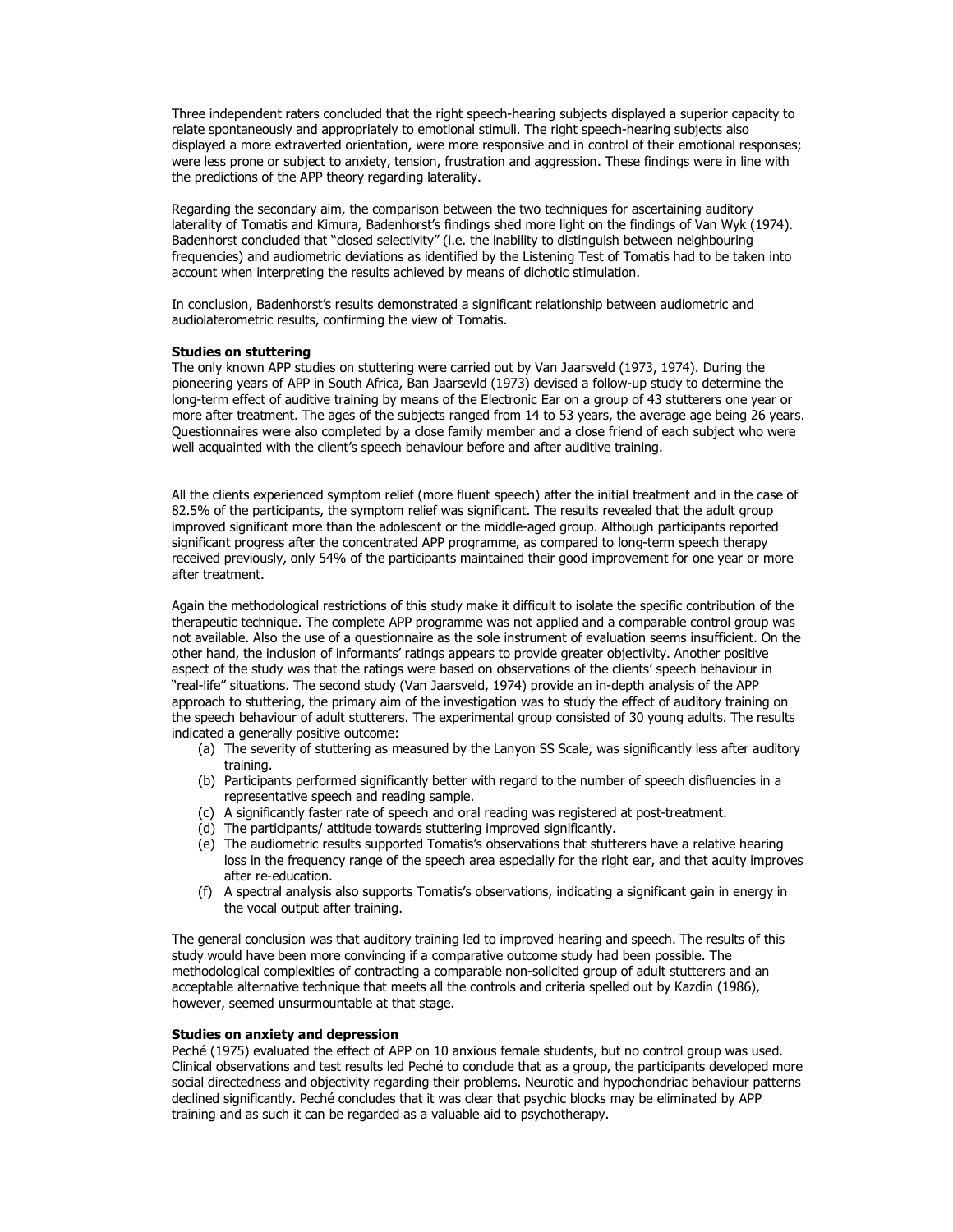In her study Botes (1979) concentrated on an in-depth study of three clients with neurotic depression (dysthymic disorder). The results indicated higher retest scores on the S.A. Wechsler Intelligence Scale, reduced depression on the Beck Depression Inventory, improved interpersonal relations and improved selfcontrol and self-concept on the TAT and Rorschach. Her study also demonstrates the use of the Listening Test of Tomatis to design a programme for the specific needs of a client.

Learning from the methodological pitfalls of previous studies, Du Plessis's (1982) exploratory study on anxiety and the APP approach is characterized by several commendable methodological features; the use of an experienced therapist during the experimental period; assignment of clients to an experimental and a control group; the inclusion of a no-treatment control group; a 14-month follow-up; virtually no subject attrition; and the use of an extended range of specific outcome measures. Du Plessis (1982) assessed a population of 424 first-year female students by means of the IPAT Anxiety Scale, the Reactions to Everyday Situations (RES), a biographical questionnaire, and the Persona, Home, Social and Formal Relations Questionnaire (PHSF), and identified an anxious and a non-anxious group, both consisting of 40 subjects.

Twenty solicited subjects from the anxious group were assigned to an experimental and a control group of 10 subjects each, the experimental group received an APP anxiety-reduction programme consisting of 60 half-hour sessions of filtered music and also regular therapeutic interviews. At retesting, the anxiety level of the experimental group had decreased significantly, with no change in the control group. Scores on the Purpose in Life test had increased significantly in the experimental group, yet decreased in the control group. In both groups scores on the S.A. Wechsler Intelligence Test showed a significant increase in performance and total scores, but only the experimental group achieved a significant increase in verbal IQ. Finally, the experimental group manifested a significant increase on a measure of self-actualisation. This group had enhanced their level of mental health, were utilizing their time more constructively and were functioning more in keeping with their inner needs and motives.

Du Plessis then applied the same stimulation programme to a sample of 14 students from the non-anxious group with very similar results. However, practicalities prevented him from checking the results with a control group.

A follow-up study of the anxious experimental and control groups 14.3 months after the initial testing showed that the anxious experimental group  $(N=10)$  had maintained its reduced anxiety. A significant increase in the level of self-actualisation was maintained in the experimental group, but not in the control group. A follow-up evaluation of the non-anxious experimental group  $(N=13)$  also indicated a significant increase in the level of self-actualisation.

#### Study on the mentally retarded

De Bruto (1983) conducted a carefully controlled study to investigate the effect of APP on a group of profoundly retarded children. A secondary aim was to inquire into intervention as a contaminating factor. Thirty inmates of Witrand Care and Rehabilitation Center, aged 4 to 14 years and previously diagnosed as profoundly mentally retarded but with the ability to sit and walk, were randomly assigned to three groups which received

- (a) auditory training plus a sensory motor stimulation programme (group A);
- (b) music stimulation (but without the APP effect) plus the same sensory motor stimulation programme (group B)
- (c) no-treatment (group C)

Psychological tests used included the Bailey Scales of Infant Development and a measure of responsiveness. The results indicated that both experimental group manifested an increase in mental age, but the increase in the APP stimulation group was significantly higher than that in group B. no change was found in group C.

Whereas no significant differences in therms of responsiveness in group A and B were observed prior to the stimulation programme, a statistically significant reduction of self-directed responses, together with a significant increase in object-directed responses occurred after APP training.

# Conclusions and recommendations

The studies discussed indicate that APP seems to produce benefits and they also seem to support certain basic premises of Tomatis. Support for the use of the audio-laterometer as a measurement of auditory laterality came from the studies of Van Wyk (1974) and Badenhorst (1975). The studies on stuttering seem to support Tomatis's premises that auditory training may lead to improved hearing and speech. This finding is also supported by the results of the Canadian studies (e.g. Gilmor,1982; Roy,1980a; Roy, 1980b; Wilson et al, 1982) indicating that APP training results in the improvement of motivation to communicate, as well as self-confidence and specific auditory processing skills.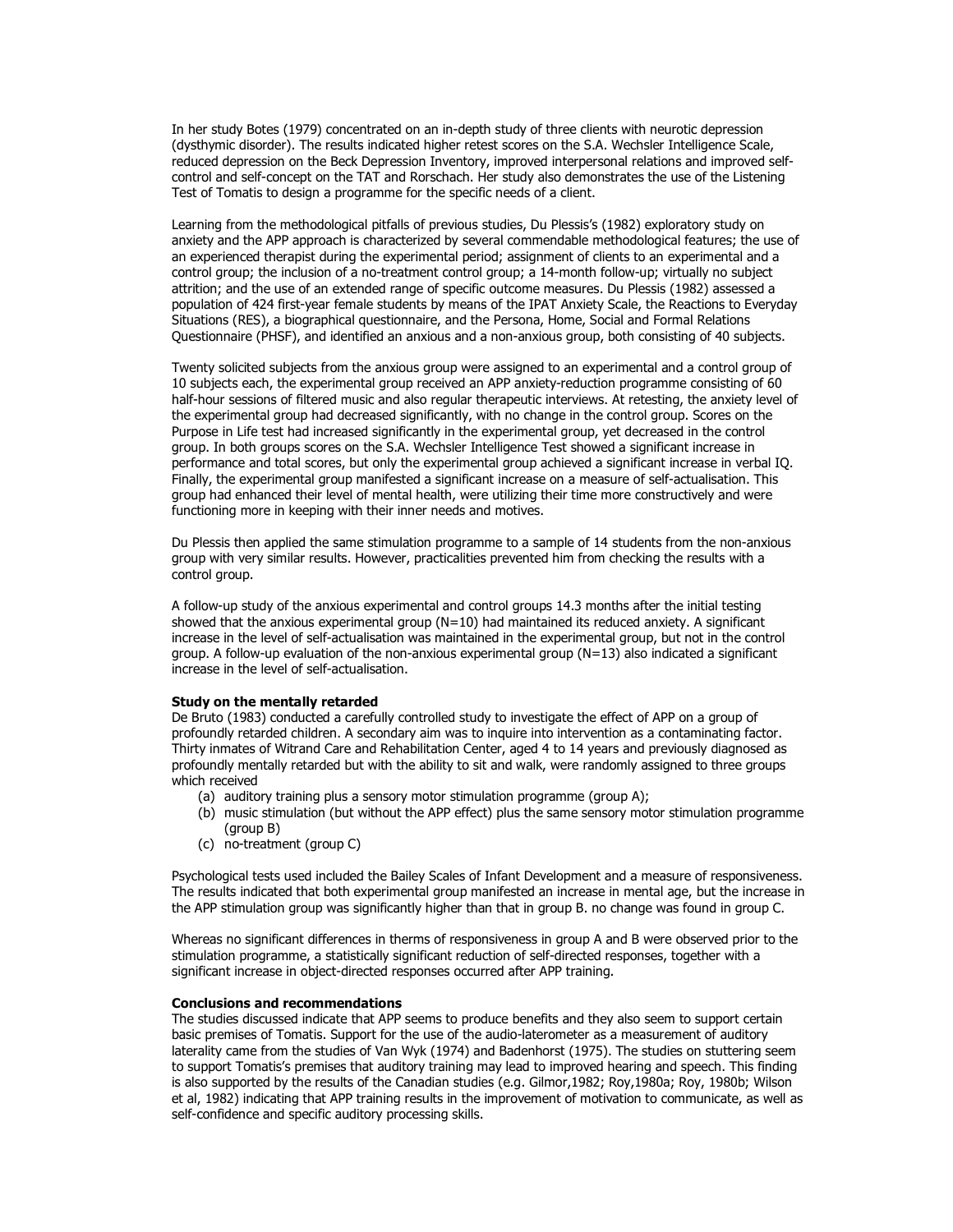Other indications of positive outcomes which seem in line with APP predictions, include

- improved general adjustment; (Botes, 1979; Du Plessis, 1982; Gilmor, 1982; Peché, 1975; Rourke & Russel, 1982)
- reduction of anxiety; (Botes, 1979; Du Plessis, 1982; Peché, 1975 and by implication also Gilmor, 1982 and Rourke & Russel, 1982)
- improved self-control and self-concept; (Botes, 1979; Du Plessis, 1982; Gilmor, 1982; Peché, 1975; Rourke & Russel, 1982)
- improved interpersonal relations; (Botes, 1979; Du Plessis, 1982; Gilmor, 1982; Peché, 1975)
- improved achievement functioning; (Botes, 1979; De Bruto, 1983; Gilmor, 1982; Rourke & Russel, 1982; Roy, 1980a; Roy, 1980b).

impressive as these findings may seem to be a general impression from the research is that a definite conclusion about the value of APP in the treatment of various disabilities cannot yet be reached. Methodological problems and lack of control conditions limit the degree to which gains can be attributed to APP training alone. Demonstrating that a particular form of treatment is superior to no treatment is useful, but does not rule out the possibility that non-specific effects such as placebo or contact with enthusiastic and committed treatment staff, and not the specific treatment technique, account for the therapeutic change (Rachman & Wilson, 1980). The primary research task is to identify and comprehend the strategies, agents and mechanisms by which elements produce their effects (Parloff, 1986). However, it seems to be very difficult to demonstrate that a particular kind of therapeutic intervention has a unique effect. Not only have no clear differences been found between the effects of different forms of therapy (comparative outcome studies) (Parloff, 1979; Strupp, 1978;), but placebo treatments also seem to produce comparable results (Bergin & Lambert, 1978; Frank, 1973). Thus more sophisticated methodologies have been developed, because outcome criteria were too vague, and not in line with what was happening in therapy. As a consequence research became more process orientated and more specific; preference was given to multiple, client-specific and situational-specific outcome measures (Blöte-Aanhane, 1980).

In order to verify the specific contribution of the APP approach to the treatment of various disabilities, the potentially more informative research model of comparing known alternative treatment forms seems advisable. No-treatment, waiting list, and attention-placebo control conditions sometimes raise ethical issues because a reasonable treatment is withheld or postponed (Kazdin, 1986).

The research design should permit the analysis and comparison of characteristic and incidental elements of the treatment. Ideally, according to Parloff (1986), the therapies being compared should be comparable on such variables as credibility of treatment to patients, duration of treatment and therapist attention, skills, and enthusiasm.

Furthermore, it is important that treatment outcome difference do not reflect differences in therapist competence. When therapists are "crossed" with treatment, each therapist administers each of the treatment condition in the investigation. Therapists can then be identified as a "factor" in the data analysis. On the other hand, if therapists are "nested" within treatments, separate sets of therapists are used to administer the separate treatments. From the standpoint of experimental design, according to Kazdin (1986), it is desirable to "cross" therapists with treatment.

Finally, the manner of patient recruitment seems to be an important issue. In a review of 14 studies that compared solicited to referred patients, Krupnick, Shea and Elkin (1986) discuss the disadvantages of recruited or solicited patients and warn that it might be methodologically wiser to rely on traditionally referred patients.

If these stringent criteria and precautions could he met in future research, a clearer picture on the value of APP in the treatment of specific pathologies might emerge.

### References

--

Bachrach.D.I., (1964). Sex differences in reactions to delayed auditory feedback. Perceptual and Motor Skills, 19, s1-s2.

Badenhorst.F.H. (1975). 'n Rorschachstudie van regssydiges en linksluisteraars met gemengde laterale voorkeure. Ongepubliseerde M.-graad-skripsie. Potchefstroom Universiteit vir CHO: Potchefstroom.

Bergin.A.F. & Lambert.M.J. (1978). The evaluation of therapeutic outcomes. In S.I.Garfield & A.E.Bergin (Eds). Handbook of psychotherapy and behaviour change. New York, Wiley.

Berry.M.F. (1969) Language disorders of children. New York: Appleton-Century-Crofts.

Blöte-Aanhane.A.W. (1980). Outcome criteria for psychotherapy: The trend towards specificity. In W. de Moor & H.R.Wyngaarden (Eds), Psychotherapy: Research and training. (pp. 135-140). Proceedings of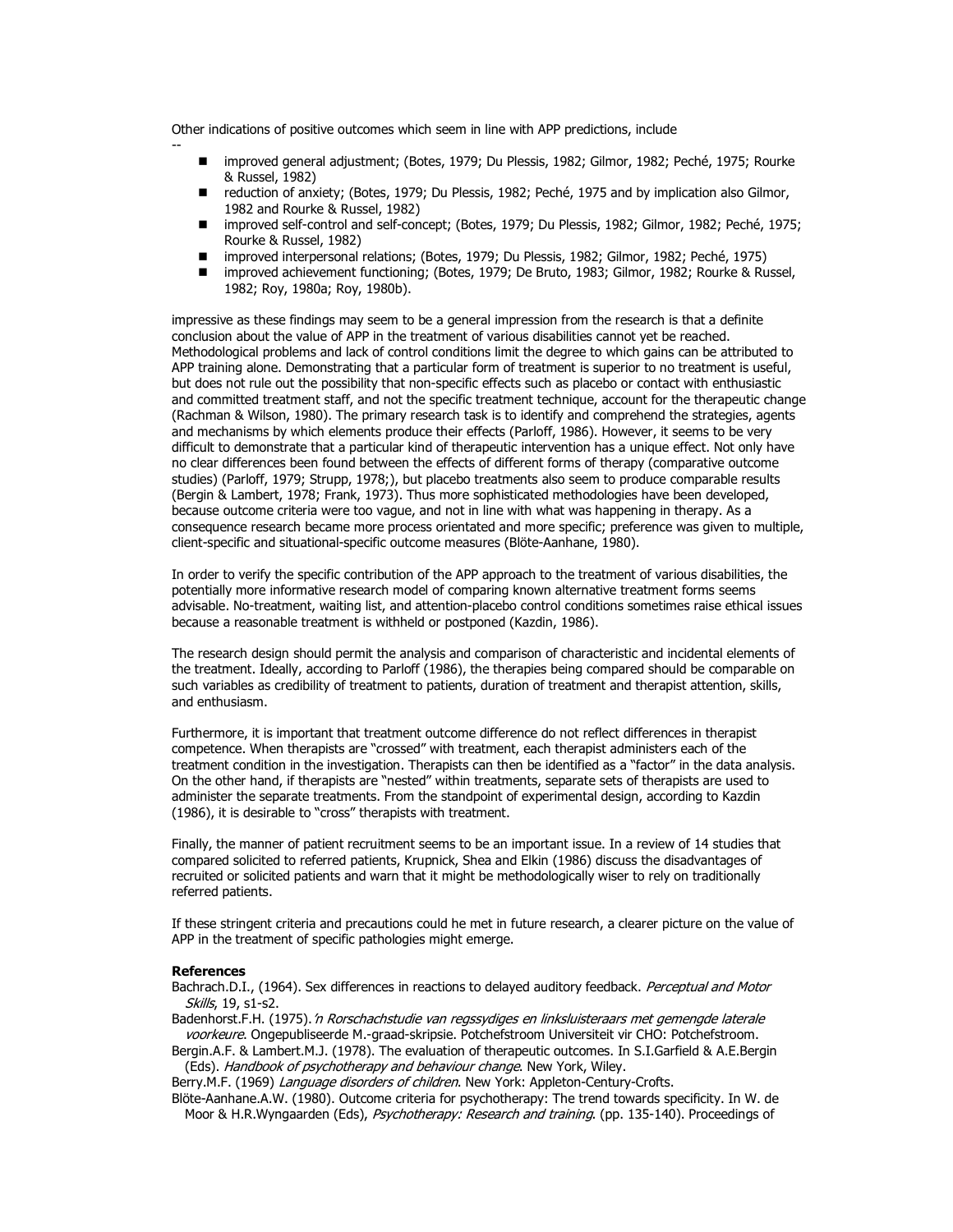the XIth International Congress of Psychotherapy held in Amsterdam. The Netherlands, 27-31 August 1979.

Botes.Caterina E. (1979). Die gebruik van Oudiopsigofonologiese opleiding by drie neuroties-depressiewe kliënte - 'n dieptestudie. Ongepubliseerde M.graad-skripsie. Potchefstroom Universiteit vir CHO: Potchefstroom.

- Clauser.G. (1971). Die Vorgeburtliche Entstehung der Sprache als anthropologishes Problem. Stuttgart: Ferdinand Enke Verlag.
- Du Bos.R. (1965). Man adapting. New Haven Con.: Yale.

De Bruto. C.M.E. (1980). Audio-psycho-phonology and the mentally retarded child: An empirical investigation. Paper presented at the First Congress on Audio-psycho-phonology. Potchefstroom.

- De Bruto. C.M.E. (1983). Oudiopsigofonologiese opleiding en die erg geestesvertraagde kind: 'n Empiriese ondersoek. Ongepubliseerde M.-graad-skripsie, Potchefstroom Universiteit vir CHO: Potchefstroom.
- Du Plessis. W.F. (1982). Beangste en nie-beangste eerstejaardamestudente: 'n Klinies-psigologiese verkenning. Ongepubliseerde doktorale proefskrif, Potchefstroom Universiteit vir CHO: Potchefstroom.
- Fairbanks.G. (1954). Systematic research in experimental phonetics: I. A theory of the speech mechanism as a servosystem. Journal of Speech and Hearing Disorders, 19. 133-139.
- Frank. J.D. (1973). Persuasion and healing. Baltimore: John Hopkins University Press.
- Gaston. E.T. (1968). Music in therapy. New York: The Macmillan Co.
- Gilmor. T.M. (1982). Results of a survey of children's performance on a variety of psychological tests before and after completing the Tomatis program. Rexdale, Ontario: MDS Health Group Ltd.
- Grosser, O. Ortman, R. (1966). *Grundrisz der Entwicklungsgeschichte des Menschen*, Berlin.
- Ham. R. & Steer M.D. (1967). Certain effects of alterations in auditory feedback. Folia Phoniatrica, 19. 53.
- Husson. R. & Grasse. P. (1957). Etude experimentale des modifications eventuelle de la fourniture vocalique sous l'influence des Fournitures auditives stimulatrices concomitants. Annals de l'Académie des Sciences.
- Husson. R. & Mouonguet. M. (1957). Modifications phonatoires d'origine auditive et application physiololgiques et cliniques. Bulletin de l'Académie Nationale de Médecine, 141. no. 19. 20.
- Jerger. J. (1963). *Modern developments in audiology*. New York: Academic Press.
- Johansson. B. Wederberg. E. & Westin. B. (1964) measurement of tone response by the human foetus. Acta Otolaryngologica, 57. 188-192.
- Johnson. W., Darley. F. I., & Spriesterbach. D.C. (1963). Diagnostic methods in speech pathology. New York: Harper & Row.
- Kazdin. A.E. (1986). Comparative outcome studies of psychotherapy: Methodological issues and strategies. Journal of Consulting and Clinical Psychology, 54(1), 95-105.
- Kostelijk. R. (1950). Theories of hearing. Leiden: University Press.
- Krupnick. J., Shea. T. & Elkin. J. (1986). Generalizability of treatment studies utilising solicited patients. Journal of Consulting and Clinical Psychology, 54(1), 68-78.
- Lenneberg. E.H. (1967). *Biological foundations of language*. New York: John Wiley.
- Madaule. P.P. (1976). Audio-Psycho-Phonology for singers and musicians. Potchefstroom University for CHE: Potchefstroom.
- Moller. A. R. (1972). The middle ear. In J. V. Tobias (Ed.). *Foundations of modern auditory theory*, Vol. 2. New York: Academic Press.
- Ormerod. F. C. (1960). The pathology of congenital deafness in the child. Manchester. Mas.
- Parloff. M.B. (1979). Can psychotherapy research quide the policymaker? American Psychologist, 34, 296-306.
- Parloff. M.B. (1986). Placebo controls in psychotherapy research: A sine qua non or a placebo for research problems? Journal of Consulting and Clinical Psychology, 54(1), 79-87.
- Peché. Anne-Marie. (1975). Die effek van Oudio-psigofonologiese opleiding op angs. Ongepubliseerde M.graad-verhandeling. Potchefstroom Universiteit vir CHO: Potchefstroom.
- Rachman. S.J. & Wilson. G.T. (1980). The effects of psychological therapy. Oxford: Pergamon Press.
- Reger. S.N. (1960). Effects of middle ear muscle action on certain psychophysical measurements. Annals of Otology, Rhinology and Laryngology, 69, 1179.
- Rourke. B.P. & Russel. D.L. (1982). The Tomatis method applied to older children: An evaluation. Draft I. Rexdale, Ontario: MDS Health Group Ltd.
- Roy. J.N. (1980a). cognitive control. Functioning and spontaneous speech: Intensive case-studies of Audio-Psycho-Phonological remedial training with five dyslexic boys. Unpublished doctoral dissertation. University of Ottawa: Ottawa.
- Roy. R.T. (1980b). Perceptual processing abilities and academic skills: Intensive case-studies of Audio-Psycho-Phonological remedial training with five dyslexic boys. Unpublished doctoral dissertation. University of Ottawa: Ottawa.
- Salk. L. (1962). Mother's heart beat as an imprinting stimulus. Transactions of the New York Academy of Sciences, 2(24). 753-763.
- Stromsta. C.P. (1955). Role of bone conducted sidetone to stuttering. *Progress Report, U.S. Public Health* Service.